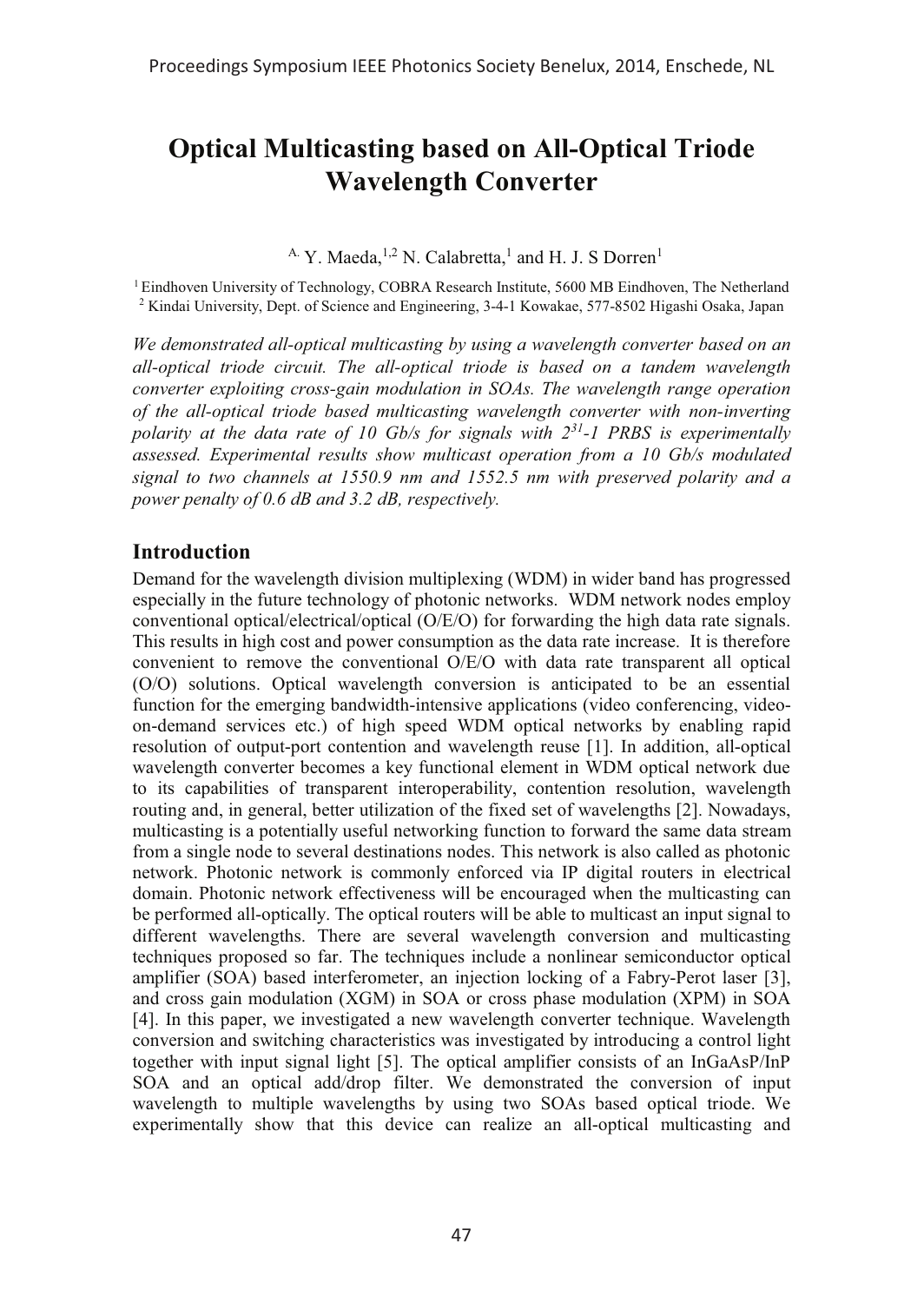wavelength conversion to two channels at the speed of 10 Gbps. Measured bit error rate (BER) characteristics for each wavelength is reported.

# **Experimental setup**

The experimental setup is reported in Fig 1. The principle of operation of the wavelength conversion with no polarity inversion by using optical triode is explained as follows. In this experiment, we used full band tunable distributed-feedback (DFB) laser diode module. To cover the full band, the tunable laser was designed to integrate the 12 different DFB lasers with wavelength spacing 3.45nm with consideration given to fabrication variations. Figure 2 shows the optical micrograph of the integrated device. The photonic device includes an optical combiner that couples the 12 DFB laser array and an optical amplifier that compensates the loss of the optical combiner. The size of the element is 500  $\mu$ m  $\times$  2600  $\mu$ m, the length of each DFB laser is 600  $\mu$ m, and the length of the optical amplifier is 900  $\mu$ m. By applying a non-reflective coating and a bend waveguide, the end surface is controlled by the reflection from another end surface. There is no optical isolator to allow external signals injection to the SOA for signal processing purpose. This device is used as the SOA and laser diode (LD) in the wavelength converter setup shown in Fig.1 as one of the optical triode stage.





Fig. 2: Optical integrated chip of full-band tunable laser (DFB laser array, coupler and SOA).

We created an optical triode by using XGM in two stages of SOAs, SOA-1 for the first stage and SOA-2 for the second stage of the circuit. Two optical add/drop filters have been used to filter out the converted signal at each stage. An optical signal with wavelength 1552 nm has been modulated by the external 10 Gb/s optical modulator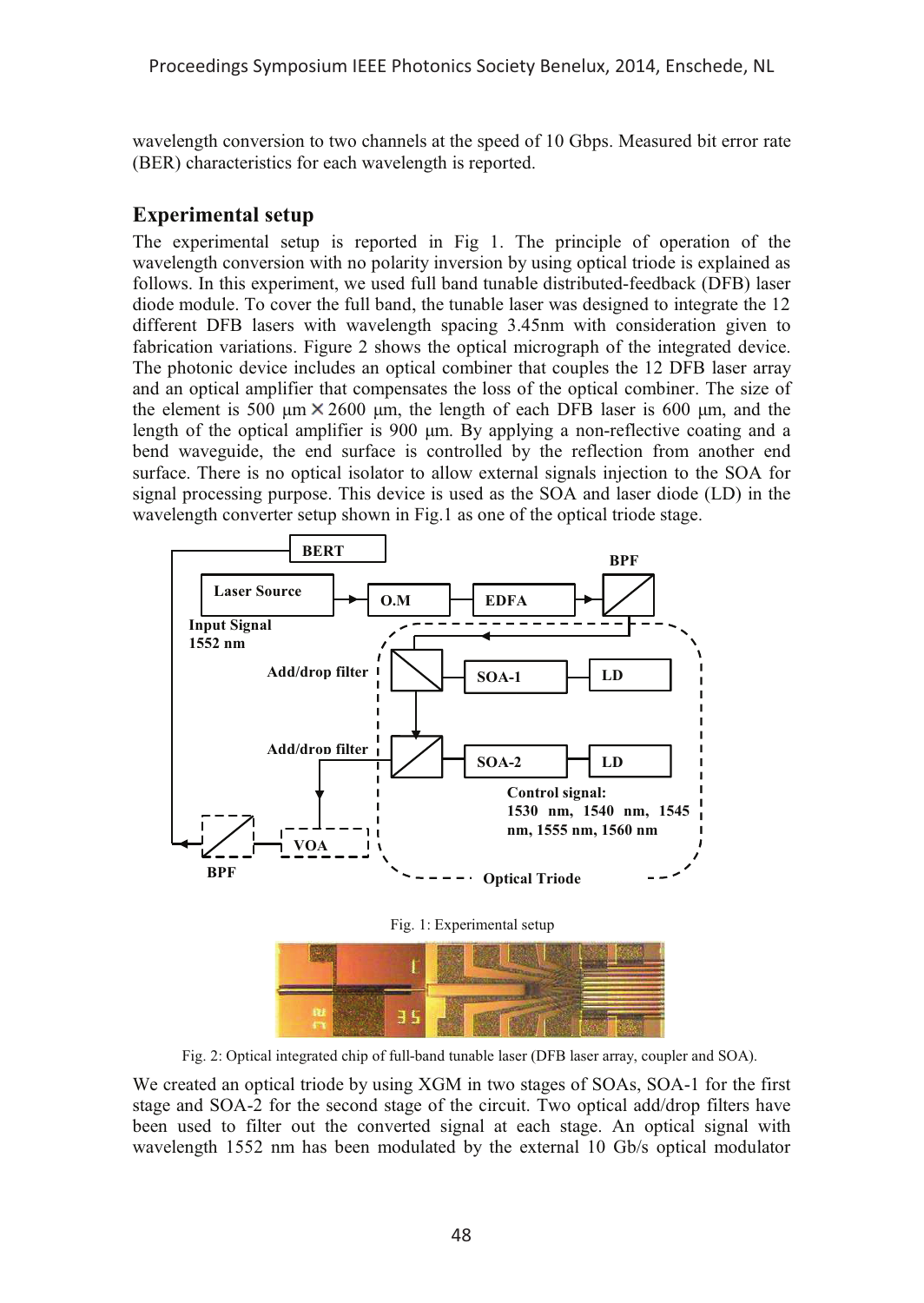$(0.M)$  to a nonreturn zero (NRZ)  $2^{31}$ -1 pseudorandom bit sequence (PRBS) with a transfer speed of 10 Gbps. The modulated signal is amplified by the Erbium doped fiber amplifier (EDFA) before fed into the SOA-1 of the stage 1 of the optical triode via an optical multiplexer. A CW probe light generated by LD1 at 1551 nm is launched in a counter-propagation direction with respect to the data signal in the SOA-1. Due to the XGM mechanism in SOA-1, the pattern of the input data signal is imprinted with inverted polarity to the CW probe light. This inverted optical signal then passes through an optical multiplexer thenceforth it is fed into the second stage. The second stage consists of the photonic integrated chip with the array of 12 DFB lasers (LDs) and the integrated SOA (SOA-2) at the stage 2, the inverted polarity signal from stage 1, and multiple CW lights from the photonic integrated transmitter LDs are fed, in counter propagation direction, into the SOA-2. In order to perform multicasting in wavelength conversion through this experiment, two different wavelengths are lit by the LDs. Five different wavelengths are chosen as the CW lights to be used in this research. They are 1530 nm, 1540 nm, 1545 nm, 1555 nm, and 1560 nm. These CW lights (two wavelengths at a time) will be fed into the SOA-2. Again, the due to the XGM mechanism in SOA-2, the inverted polarity signal is imprinted, with an inverted polarity, to the CW lights of LDs. As results of the double inversion, the converted multiple signals at the output of stage 2 have a non-inverted polarity. The two wavelength converted optical signals with non-inverted polarity will be output via the optical multiplexer 2. To perform the bit error rate, the two wavelengths are separated by a BPF and then analyzed by a bit error rate tester (BERT).

# **Experimental results**

Table 1 reports the measured eye aperture, extinction ratio and zero level from the baseline of each wavelength converted signal. The baseline of output signal eye diagrams arose gradually compared to the input signal eye diagram. As shown in Table 1, zero level from baseline of output signals increase when wavelength becomes longer, from 1530 nm to 1560 nm. In addition, the degradation in eye aperture of output signals is clearly reported in Table 1. The obtained results show that, the highest extinction ratio is 7.39 dB when the output signal wavelength is 1530 nm. Based on the reported results, it proved that during the wavelength conversion in the SOAs consumed large amount of power and noise has been found due to the distortion of the eye diagrams as clearly.

| Wavelength [nm] | Eye aperture [dB] | Extinction ratio [dB] | Zero level $\lceil \mu W \rceil$ |
|-----------------|-------------------|-----------------------|----------------------------------|
| 1530            | 4.35              | 7.39                  |                                  |
| 1540            | 3.90              | 6.97                  |                                  |
| 1545            | 3.45              | 6.19                  |                                  |
| 1555            | 2.22              | 4.40                  |                                  |
| 1560            | 212               | 1.28                  |                                  |

Table 1: Summarization of measurement result.

In order to quantitatively assess multicasting characteristics, we reported in Fig. 3 the measured the BER curves of the converted output signals at 1530 nm, 1540 nm, 1545 nm, 1555 nm, and 1560 nm as a function of the average optical power. We have also reported in the figure the BER curve of the back-to-back input signal as reference. We studied that it may be an effect of the dependence of the speed propagation light through the medium during the conversion of wavelengths that produce errors. From